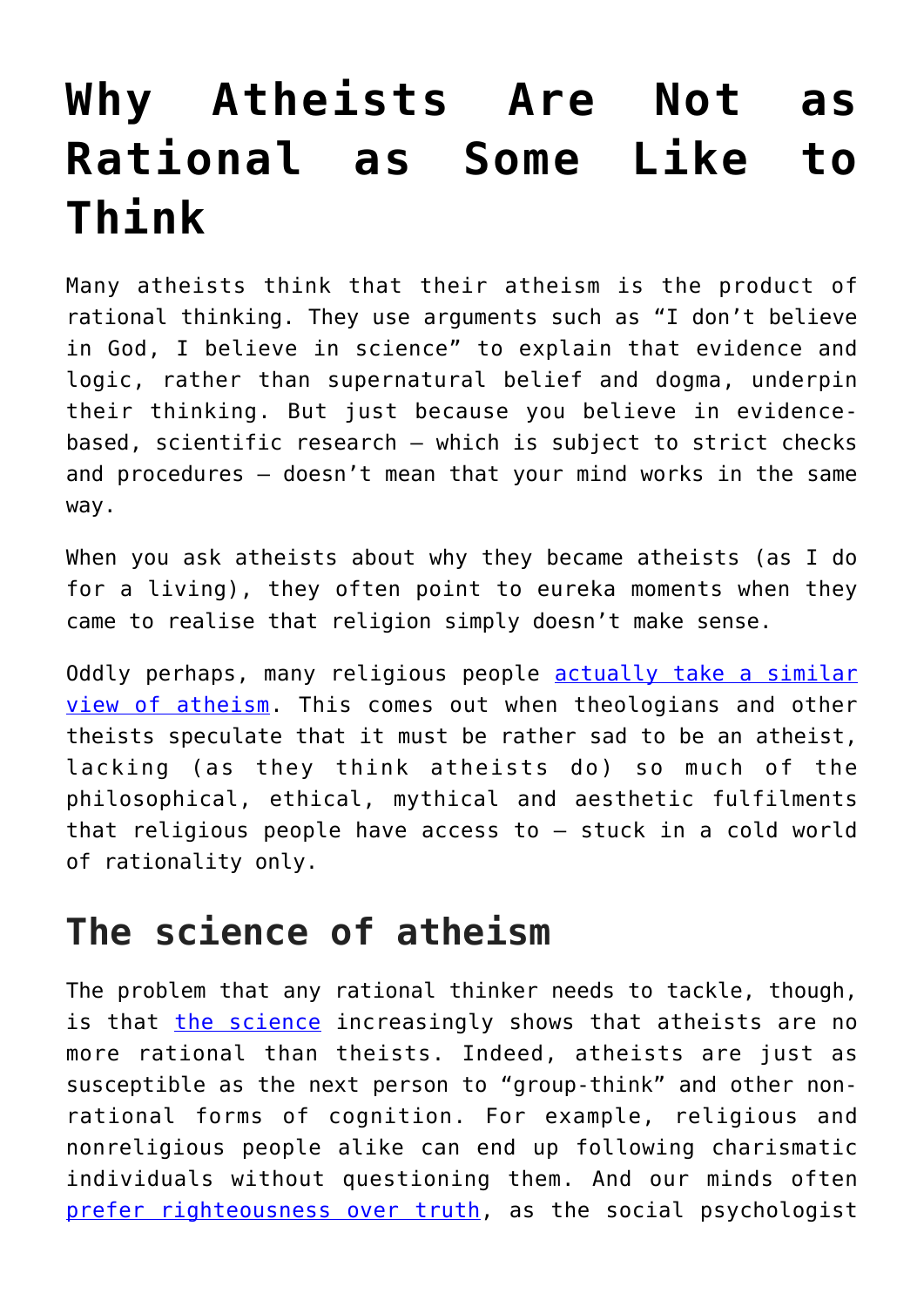Jonathan Haidt has explored.

Even atheist beliefs themselves have much less to do with rational inquiry than atheists often think. We now know, for example, that nonreligious children of religious parents cast off their beliefs for reasons that have little to do with intellectual reasoning. The [latest cognitive research](https://pure.qub.ac.uk/portal/en/publications/religious-actions-speak-louder-than-words-exposure-to-credibility-enhancing-displays-predicts-theism(6386ffa5-3d22-4080-8d6f-78ef6e36744f).html) shows that the decisive factor is learning from what parents do rather than from what they say. So if a parent says that they're Christian, but they've fallen out of the habit of doing the things they say should matter – such as praying or going to church – their kids simply don't buy the idea that religion makes sense.

This is perfectly rational in a sense, but children aren't processing this on a cognitive level. Throughout our evolutionary history, humans have often lacked the time to scrutinise and weigh up the evidence – needing to make quick assessments. That means that children to some extent just absorb the crucial information, which in this case is that religious belief doesn't appear to matter in the way that parents are saying it does.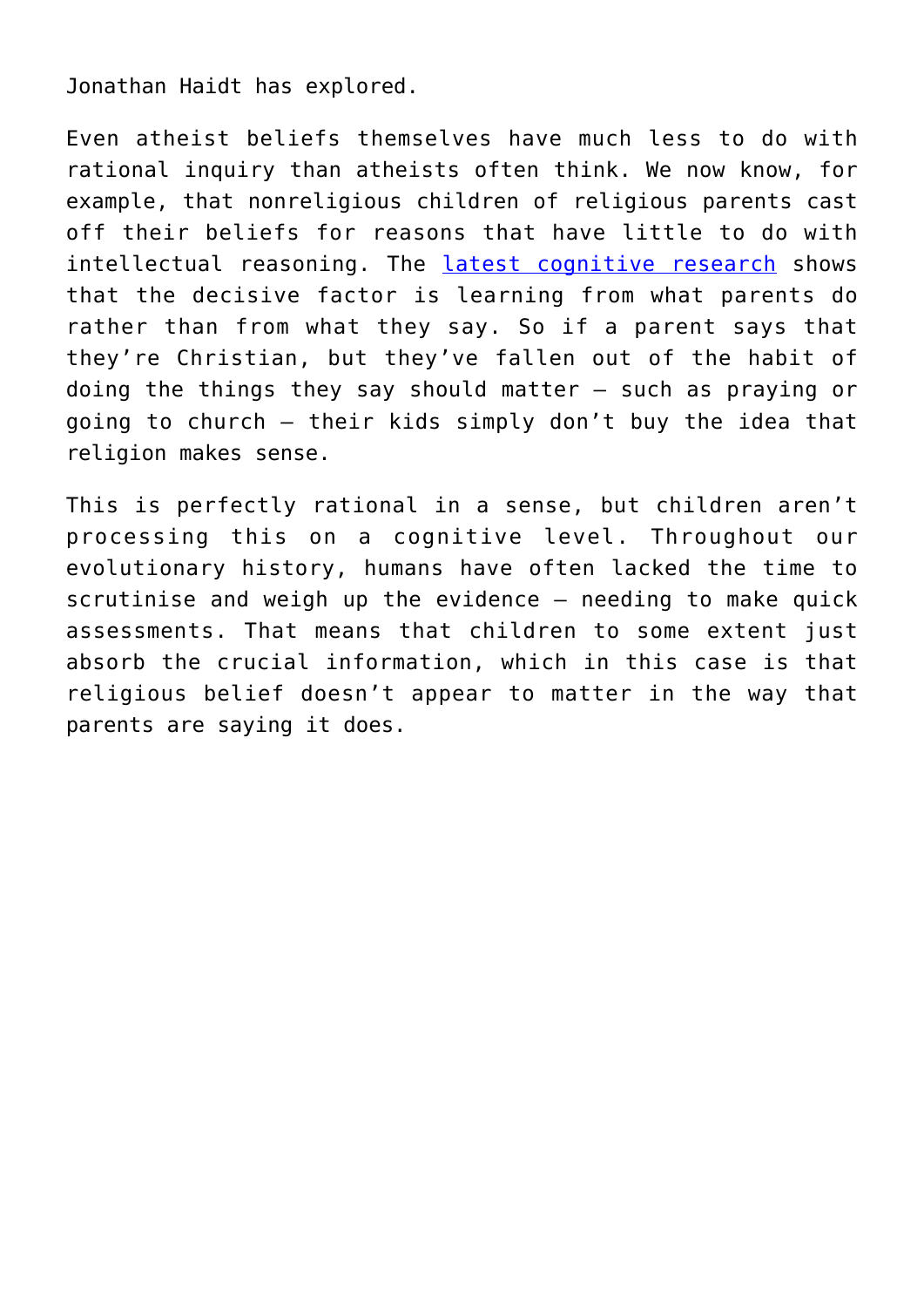

Children's choices often aren't based on rational thinking. Anna Nahabed/Shutterstock

Even older children and adolescents who actually ponder the topic of religion may not be approaching it as independently as they think. [Emerging research](https://research.kent.ac.uk/understandingunbelief/research/research-projects-2/strhan/) is demonstrating that atheist parents (and others) pass on their beliefs to their children in a similar way to religious parents – through sharing their culture as much as their arguments.

Some parents take the view that their children should [choose](https://nyupress.org/books/9781479883202/) [their beliefs for themselves,](https://nyupress.org/books/9781479883202/) but what they then do is pass on certain ways of thinking about religion, like the idea that religion is a matter of choice rather than divine truth. It's not surprising that almost all of these children – 95% – end up ["choosing" to be atheist.](https://www.britac.ac.uk/sites/default/files/11%20Woodhead%201825.pdf)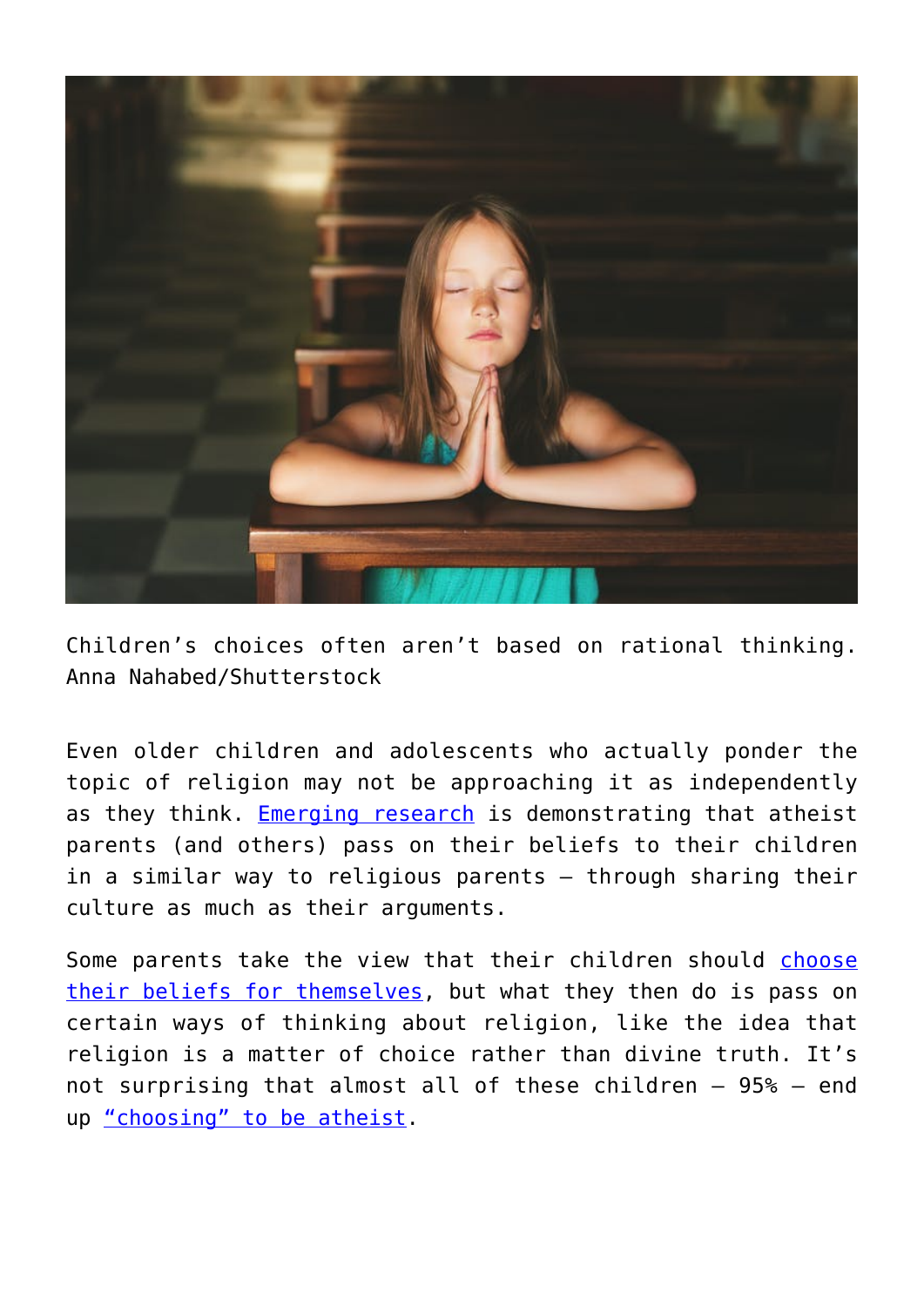## **Science versus beliefs**

But are atheists more likely to embrace science than religious people? Many belief systems can be more or less closely integrated with scientific knowledge. Some belief systems are openly critical of science, and think it has far too much sway over our lives, while other belief systems are hugely concerned to learn about and respond to scientific knowledge.

But this difference doesn't neatly map onto whether you are religious or not. [Some Protestant traditions,](https://blog.oup.com/2015/10/for-the-love-of-reason/) for example, see rationality or scientific thinking as central to their religious lives. Meanwhile, a new generation of [postmodern](https://global.oup.com/academic/product/recognizing-the-non-religious-9780198736844?cc=gb&lang=en&) [atheists](https://global.oup.com/academic/product/recognizing-the-non-religious-9780198736844?cc=gb&lang=en&) highlight the limits of human knowledge, and see scientific knowledge as hugely limited, problematic even, especially when it comes to existential and ethical questions. These atheists might, for example, follow thinkers like [Charles Baudelaire](https://en.wikipedia.org/wiki/Charles_Baudelaire) in the view that true knowledge is only found in artistic expression.

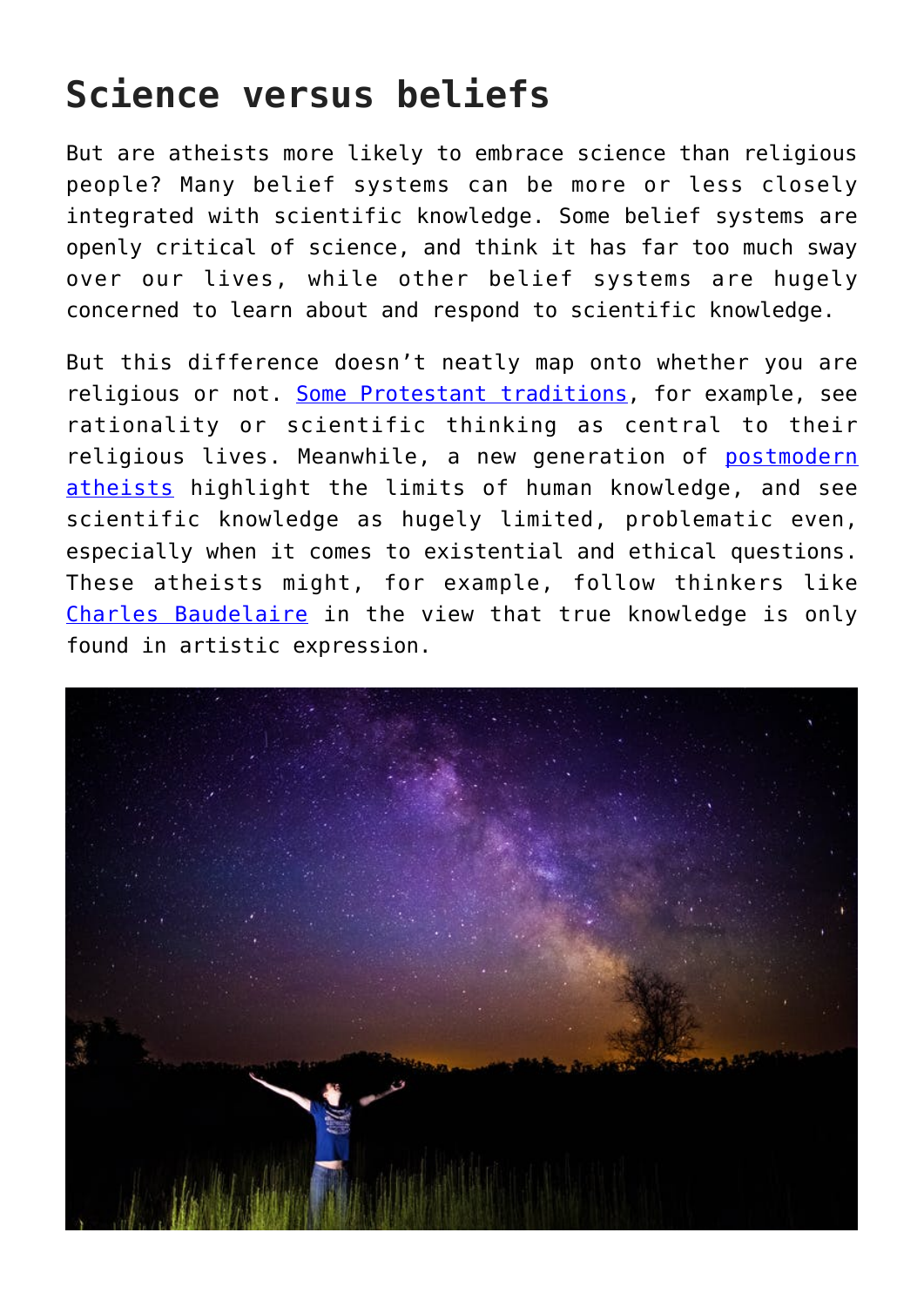Science can give us existential fulfilment, too. [Vladimir](https://www.flickr.com/photos/pustovit/18865867402) [Pustovit/Flicr](https://www.flickr.com/photos/pustovit/18865867402), [CC BY-SA](http://creativecommons.org/licenses/by-sa/4.0/)

And while many atheists do like to think of themselves as pro science, science and technology itself can sometimes be the basis of religious thinking or beliefs, or something very much like it. For example, the rise of the [transhumanist movement,](https://theconversation.com/super-intelligence-and-eternal-life-transhumanisms-faithful-follow-it-blindly-into-a-future-for-the-elite-78538) which centres on the belief that humans can and should transcend their current natural state and limitations through the use of technology, is an example of how technological innovation is driving the emergence of [new movements that have](https://aeon.co/essays/why-is-the-language-of-transhumanists-and-religion-so-similar) [much in common with religiosity](https://aeon.co/essays/why-is-the-language-of-transhumanists-and-religion-so-similar).

Even for those atheists sceptical of transhumanism, the role of science isn't only about rationality – it can provide the philosophical, ethical, mythical and aesthetic fulfilments that religious beliefs do for others. The science of the biological world, for example, is much more than a topic of intellectual curiosity - for some atheists, [it provides](https://global.oup.com/academic/product/recognizing-the-non-religious-9780198736844?cc=gb&lang=en&) [meaning and comfort](https://global.oup.com/academic/product/recognizing-the-non-religious-9780198736844?cc=gb&lang=en&) in much the same way that belief in God can for theists. Psychologists show that belief in science [increases in the face of stress and existential anxiety,](https://www.ncbi.nlm.nih.gov/pmc/articles/PMC3807800/) just as religious beliefs intensify for theists in these situations.

Clearly, the idea that being atheist is down to rationality alone is [starting to look distinctly irrational](https://theconversation.com/is-it-rational-to-trust-your-gut-feelings-a-neuroscientist-explains-95086). But the good news for all concerned is that rationality is overrated. Human ingenuity rests on a lot more than rational thinking. As Haidt says of "the righteous mind", we are actually "designed to 'do' morality" – even if we're not doing it in the rational way we think we are. The ability to make quick decisions, follow our passions and act on intuition are also important human qualities and crucial for our success.

It is helpful that we have invented something that, unlike our minds, is rational and evidence-based: science. When we need